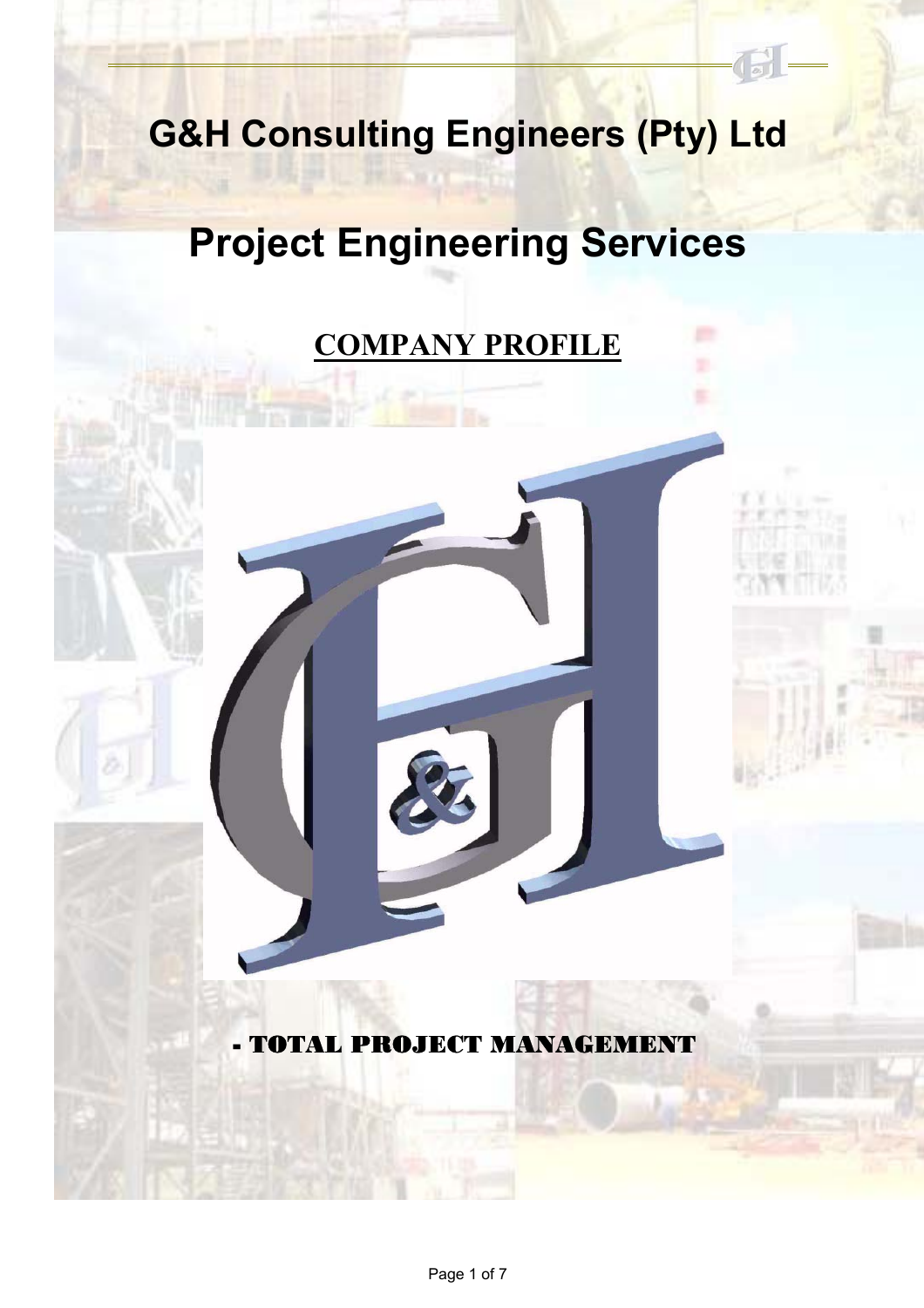#### **G&H CONSULTING ENGINEERS (PTY) LTD** REG. No. 2007/030778/07

PROJECT ENGINEERING SERVICES - PROJEK INGENIEURSDIENSTE

### **G&H COMPANY PROFILE**

 $\sim$  . The second contribution of the second contribution of the second contribution of the second contribution of the second contribution of the second contribution of the second contribution of the second contribution o

#### **1. Background to the Company**

The company was originally formed in 1985 as Greenblat & Hutton cc. by the original partners, Motty Greenblat and William (Bill) Hutton.

Initially, the G&H partnership was engaged by the JCI Coal Division to supply engineering resources for a major coal mine feasibility study. At the conclusion of the study, the project was implemented and senior G&H engineers played a leading role in the design, engineering and commissioning of the project.

Between 1990 and 1995 key personnel from G&H played a leading role in numerous JCI projects, principally two additional new ferro-chrome furnaces at CMI Lydenburg, several platinum furnace upgrades (Waterval and Mortimer), the Foxsmelt platinum furnace project (Waterval), various underground backfill projects for the JCI Gold Division, including an underground backfill project for Ashanti Goldfields in Ghana.

During 1995 JCI was unbundled into various new companies and from this the Anglo Platinum organisation was formed. G&H consultants then played major roles in the development and execution of various Anglo Platinum key projects. These were principally the Bafokeng Rasimone Platinum Mine (BRPM) Concentrator Project, the Potgietersrust Platinum 425ktpm Expansion Project and the Lebowa Platinum 50ktpm UG2 Concentrator.

In August 2000 Anglo Platinum downsized its internal projects division and G&H absorbed a large portion of that division. The partnership has grown steadily since becoming an independent Project House and various large scale projects were executed.

As a result of the growth in the company, a decision was made during 2007 to change from a closed corporation to the current registered company. The following directors were appointed subsequently:

- 
- M Greenblat Managing Director
- 
- WR Hutton  **Financial Director**
- 
- R Huygen **-** Marketing Director
- 
- 
- S Arundale  **Project Controls Director**
- R Allen Projects Director
	-
- 
- P Smallberger Projects Director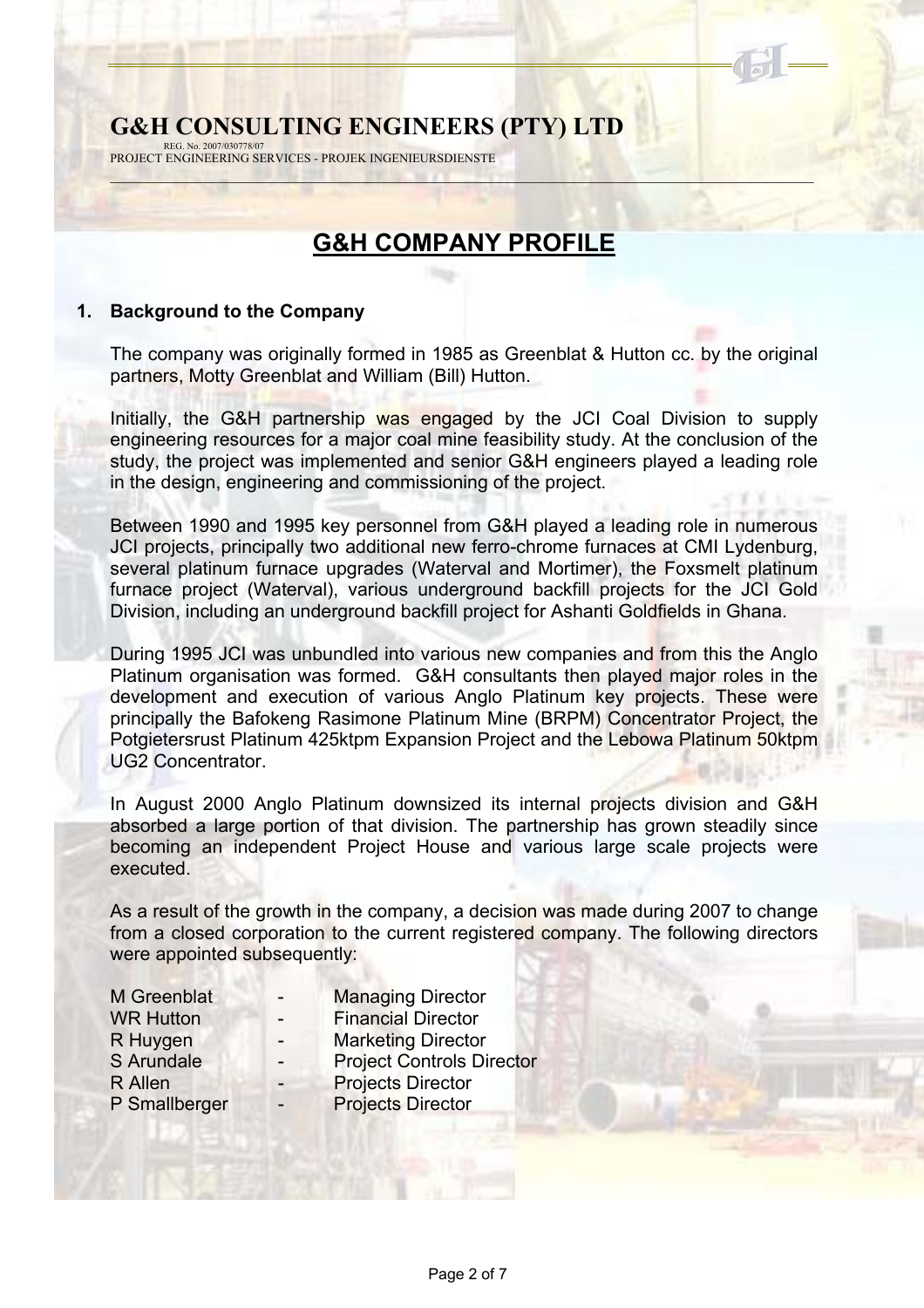#### **2 Current and recent major projects**

During the first quarter of 2008, G&H were awarded the execution of the new Slag Cleaning Furnace (SCF2) project at the Waterval Smelter complex of Anglo Platinum as well as the upgrade of their concentrate smelting furnace at the Mortimer complex.

During the last quarter of 2006, G&H completed a large portion of a study for the Minpro Smelter Expansion Project, for Impala Platinum. This project was subsequently awarded to G&H for the execution of the Shared Services package of the Furnace No. 4 Upgrade scope and was completed during the last quarter of 2008.

In December 2006 G&H completed the feasibility study and CBE for a 160 000tpm Chromite Recovery Plant at the Doornbosch Chrome Mine for Samancor Chrome. This project was also awarded to G&H and the assigned scope was completed during December 2008.

G&H completed phase 1 of the design and engineering of the Lion Ferro-chrome Smelter Project for Xstrata. The plant incorporates two pelletising plants, two large rotary kilns and two furnaces. Construction and commissioning of the project was undertaken by Xstrata and was successfully completed during the second half of 2006.

During 2003 G&H completed the design, engineering, construction management and commissioning (EPCM) of the platinum Polokwane Smelter Project for Anglo Platinum, where G&H provided a complete multi-disciplinary service encompassing all disciplines, including site management.

#### **3 Vision**

G&H has grown to a medium sized Project Services Company that can provide full project management, from conceptual design, including bankable feasibility studies through to project execution and commissioning, covering Engineering, Procurement, Construction and Management (EPCM).

With the professional skills that have been acquired in our staff we can offer competitive and highly professional services to our clients.

The area of our particular expertise and our focus remains on the mining sector of the industry with full capabilities in gold, coal, diamonds, chrome, base metals and platinum group metals (PGM's).

We also have technical capability in other sectors, namely heavy mineral plants and industrial minerals.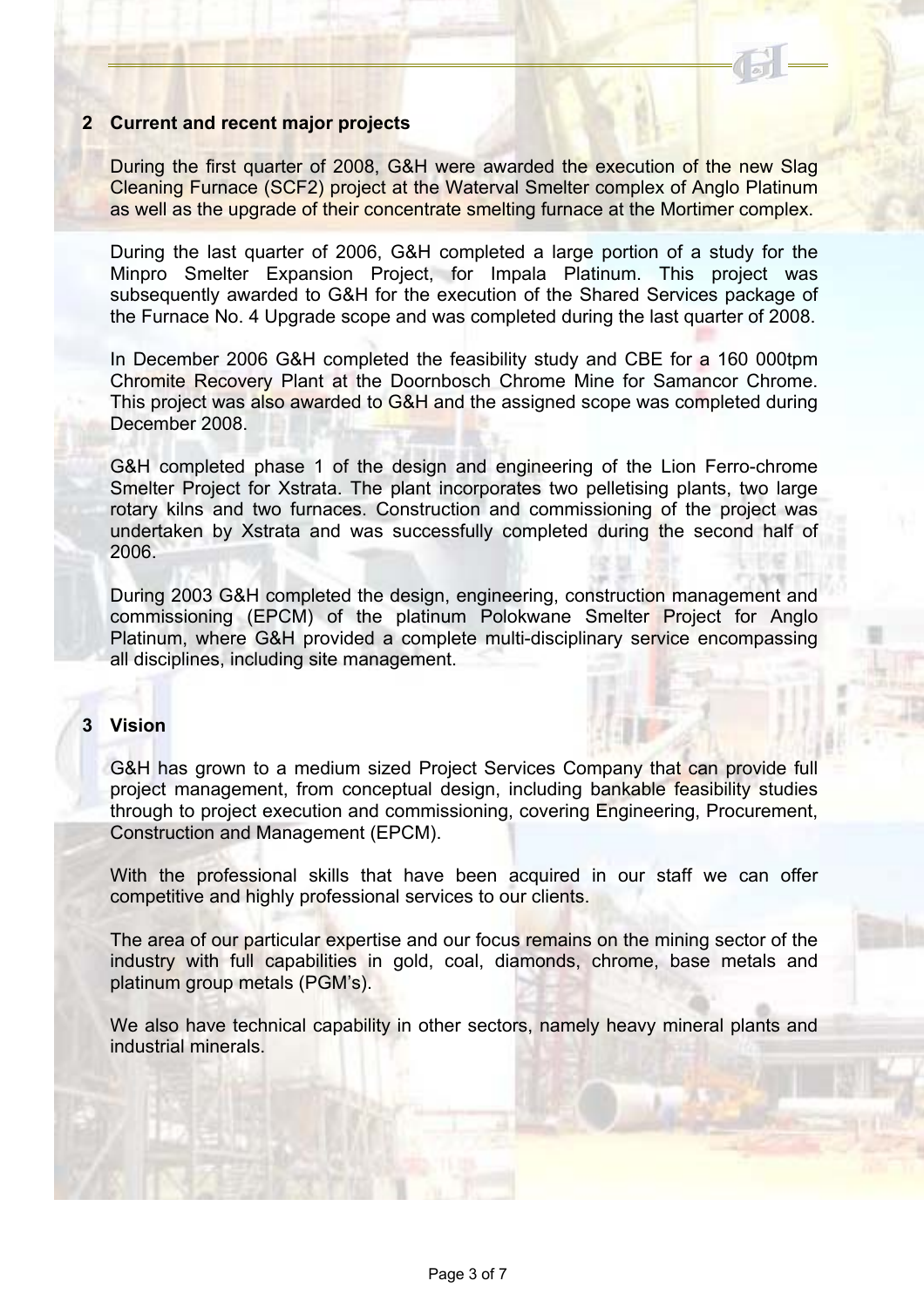#### **4 Services**

G&H believes in **Total Project Management** and by means of applying sound project management and design principles we are able to complete projects on time and within budget. We have developed into a leader in the design and engineering of platinum and ferrochrome, concentrator and smelting operations.

Our project management and engineering capability ranges from feasibility studies, through conceptual and detailed design and construction management, to successful implementation and handover. We have the in-house knowledge to design and execute projects for mineral processing facilities from initial treatment of mined ore to the production of a saleable product. Our knowledge base covers the majority of the minerals and metals processing operations.

By means of implementing innovative design concepts and value adding studies, our design teams (which incorporate the main engineering disciplines of process, mechanical, civil and structural engineering) can produce cost-effective designs and deliver projects to our client's requirements and satisfaction.

The design and construction phases of all G&H projects are simplified and streamlined, through the use of 2D and 3D computer packages and other sophisticated modeling tools.

The G&H design and execution approach follows a logical sequence, based on all the functions required, in order to complete a project to the Client's specification and requirements. This sequence includes the following services:

- Project Mobilization
- Planning
- Project Procedures Manual
- Engineering Discipline Design Criteria
- Value Engineering
- Block Flow and Process Flow Diagrams
- Process & Instrumentation Diagrams
- Plot Plans
- General Arrangements
- Equipment Lists by Discipline
- Equipment Specifications
- Tender Enquiries for Equipment
- Material Quantity Estimation
- Pricing Schedules
- Budget EstimatesHazard and Operability Studies
- Detailed Design
- Contract Award and Administration
- **Construction Management**
- **Commissioning**
- Optimisation and Training
- **Handover**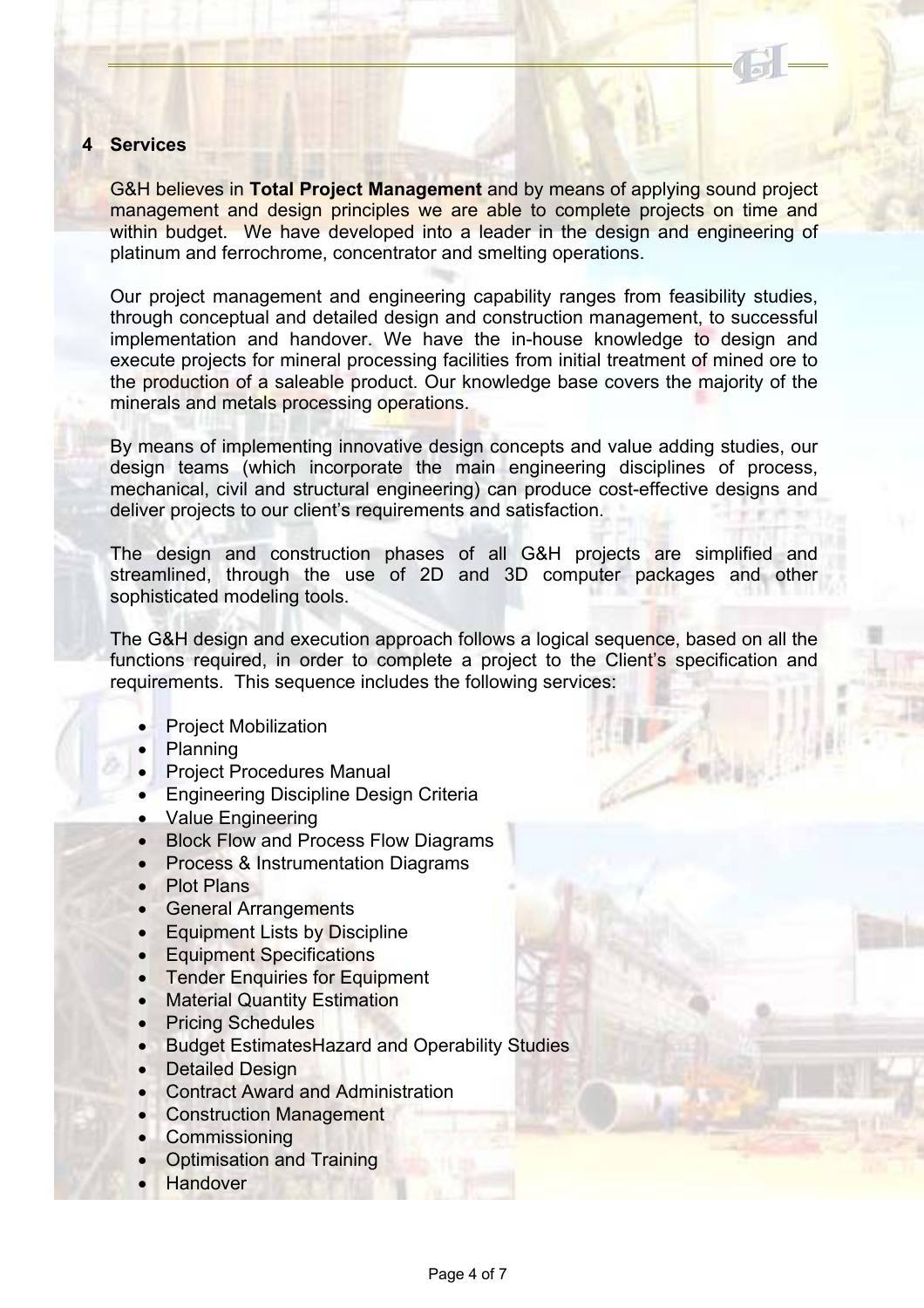Our structured approach and management tools have enabled us to complete projects employing a "fast track" strategy. This ensures the client achieves production targets in the shortest time and in the most cost-effective means.

By means of our association with other Consulting and Contracting companies we also offer Environmental Impact Studies, Risk Assessments and other specialized designs, as part of our overall project service.

G&H have developed in-house Safety Management procedures and policies that are implemented on all our projects to ensure compliance to general industry and specific client requirements. Our effective management of safety is supported by the company's exceptional safety record on project execution.

#### **5 Staffing**

G&H has grown rapidly in recent years and has a present staff complement of approximately 190, comprising the following main disciplines and project functions:

| <b>Directors</b>                                  | 6  |
|---------------------------------------------------|----|
| <b>Project Managers</b>                           | 8  |
| <b>Process Engineers</b>                          | 4  |
| <b>Project &amp; Mechanical Engineers</b>         | 18 |
| <b>Structural/Civil Engineers &amp; Designers</b> | 6  |
| <b>Materials Handling Consultant</b>              |    |
| 2D and 3D Design Office                           | 60 |
| <b>Estimators</b>                                 |    |
| <b>Procurement and Contracts</b>                  | 6  |
| <b>Cost Control</b>                               | 5  |
| Planning                                          | 4  |
| Safety                                            | 5  |
| <b>Construction Staff</b>                         | 10 |
| Administration                                    | 10 |

#### **6 Associated Companies**

G&H has a close business and technical relationship with various other specialist consultants in the industry such as the following:

i-Control cc. **- E&I Design Engineers** EHL Consulting Engineers **CEM** - E&I Design Engineers BIE Consultants **Expedition CA/QC** and Expediting PCC Consultants **CONSULTANT CONSULTANT CONSULTANT CONSULTANT CONSULTANT CONSULTANT CONSULTANT CONSULTANT CONSULTANT CONSULTANT CONSULTANT CONSULTANT CONSULTANT CONSULTANT CONSULTANT CONSULTANT CONSULTANT CONSULTANT CONSULT CES Consultants CES** Consultants **CES** Consultants

Anmar –B.R.S. **Example 20 Furnace and Refractory Installations**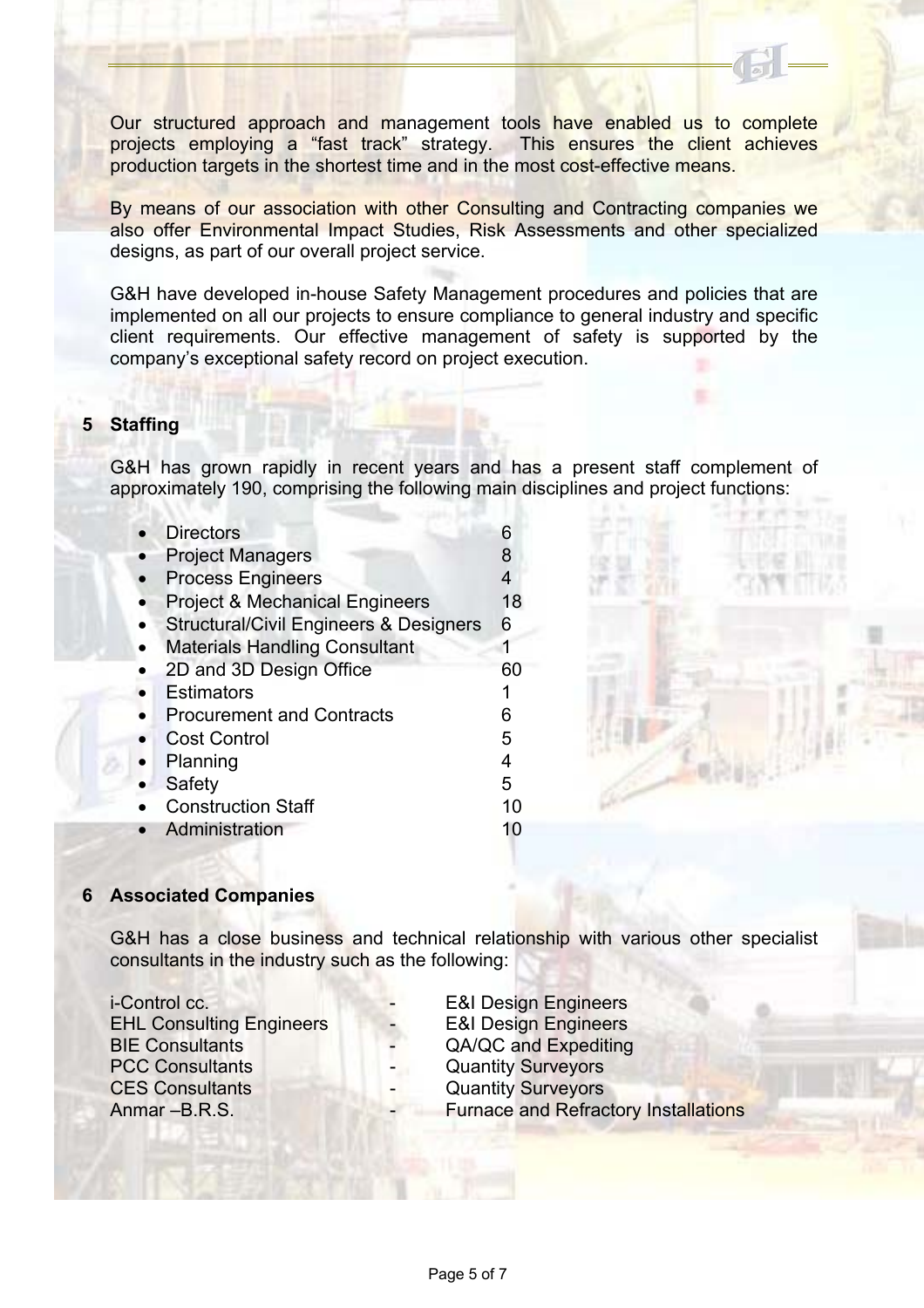